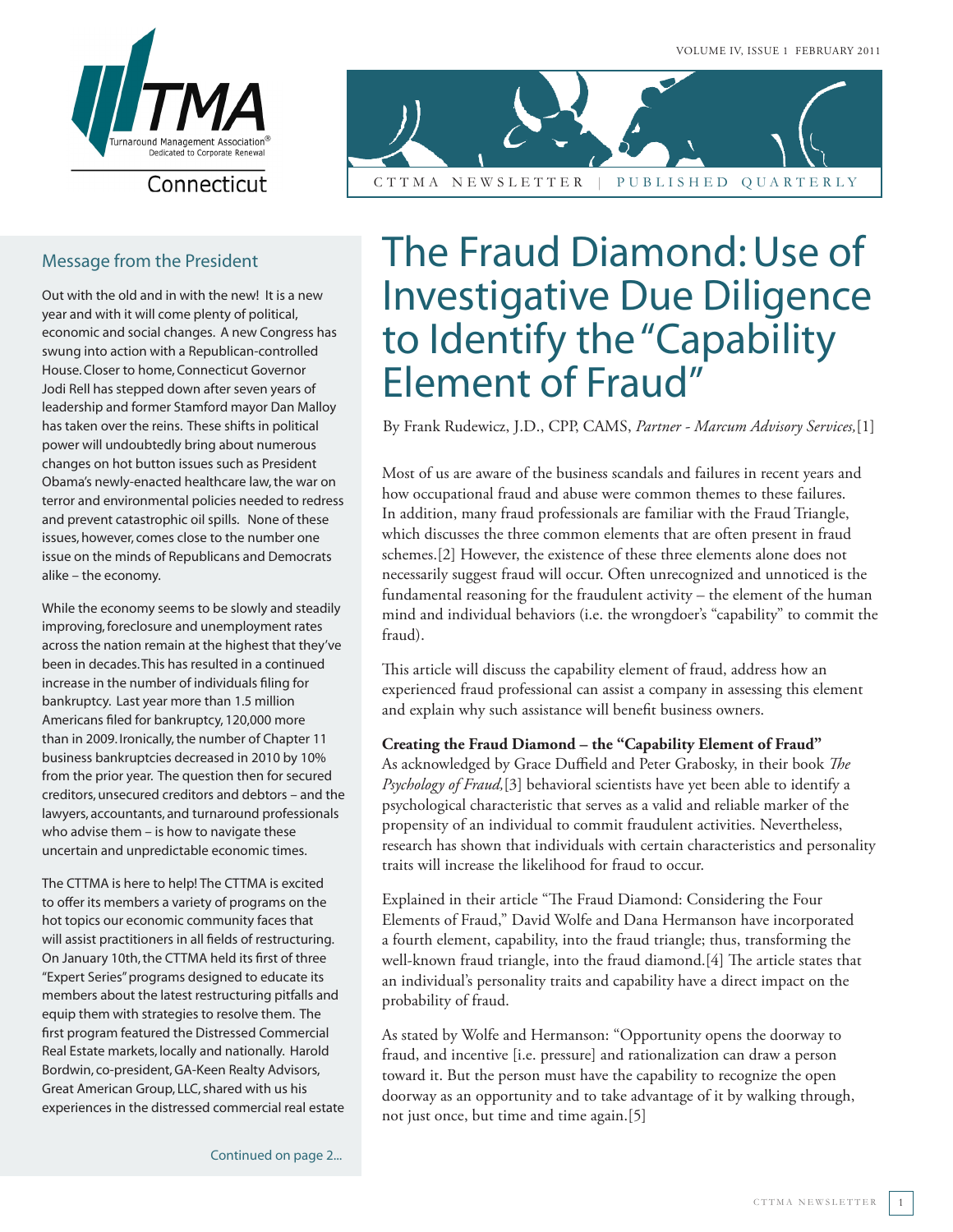markets, including issues affecting leases in bankruptcy and shopping center bankruptcy filings.

The second part of the Expert Series will focus on Valuations and Appraisals. Our panel of experts will discuss the trends they are seeing, bankruptcy valuations, the bank's perspective, and different considerations between inventory and equipment appraisals.

Finally, on March 14th, the focus will be on the retail sector and our panel of experts will discuss the potential for another round of retail bankruptcies, the lending communities' appetite for retail borrowers, whether private equity should invest in retail and a host of other issues.

But don't be misled – the CTTMA is not just about programming. While we have a full year's worth of cutting-edge programming (see our 2011 Calendar At A Glance for all of our events), we are also providing you with lots of fun networking opportunities. On January 17th, the CTTMA held a fun night of bowling and networking with our future leaders! And mark your calendar for April 11th for our annual wine tasting at Gouveia Vineyards – the perfect way to network in a relaxed and beautiful location. There are many, many more exciting events, including our joint conference at Mohegan Sun in May and our annual golf outing at The Farms in June. So please visit our website at www. connecticut.turnaround.org for a complete list of upcoming events, membership information and much much more!

I look forward to seeing you at our upcoming events and wish you a healthy and prosperous New Year!

#### Kristin B. Mayhew, Esq., CTTMA President



Kristin B. Mayhew is a partner at McElroy, Deutsch, Mulvaney & Carpenter, LLP where her practice consists of the representation of commercial landlords, financial institutions, Chapter 11 Trustees, debtors-in-

possession, and creditors committees in both reorganizations and liquidations in federal bankruptcy court.

For more information about Kristin, please visit: www.mdmc-law.com.

Below is a summary of the six traits, associated with the capability element, that Wolfe and Hermanson believe are essential in the personality of the fraudster.

- **1. Positioning:** The person's position or function within the organization may provide the ability to create or exploit an opportunity for fraud. A person in a position of authority has more influence over particular situations or the environment.
- **2. Intelligence and creativity:** The fraudster is smart enough to understand and exploit internal control weaknesses and to use position, function, or authorized access to the greatest advantage.
- **3. Ego:** The individual must have a strong ego and great confidence he will not be detected. The common personality types include someone who is driven to succeed at all costs, self-absorbed, self-confident, and often narcissistic. According to the Diagnostic and Statistical Manual of Mental Disorders,[6] narcissistic personality disorder is a pervasive pattern of grandiosity, a need for admiration and a lack of empathy for others. Individuals with this disorder believe they are superior or unique, and they are likely to have inflated views of their own accomplishments and abilities.
- **4. Coercion:** A fraudster can coerce others to commit or conceal fraud. An individual with a persuasive personality can more successfully convince others to go along with the fraud or look the other way.
- **5. Deceit:** Successful fraud requires effective and consistent lies. In order to avoid detection, the individual must be able to lie convincingly, and must keep track of the overall story.
- **6. Stress:** The individual must be able to control their stress, as committing the fraudulent act and keeping it concealed can be extremely stressful.

#### **Investigative Due Diligence as a Fraud Prevention Tool:**

Assessing the capability element and the six common traits through the performance of Investigative Due Diligence will assist in the prevention and detection of fraudulent activity within your company. Investigative due diligence has evolved as a vital intelligence discipline that is both distinct from and uniquely complementary to traditional legal and accounting due diligence inquiries.

Investigative due diligence comprises information, intelligence, insight and access. It explores issues and pursues lines of inquiry well beyond the information found in ledger books and contract clauses. Its application focuses on in-depth background investigation, vulnerability assessment, corporate personality and business intelligence gathering. The knowledge that is gained from these inquiries may identify issues and information that provide insight as to the capability element described above.

#### **Essential elements of investigative due diligence:**

The three classic elements of investigative due diligence are business and media database research; public records searches; and direct contact with government industry, personal and confidential sources. Regardless of whether the investigation is conducted nationally or internationally, access to these sources is essential, and the information and intelligence they provide is invaluable.

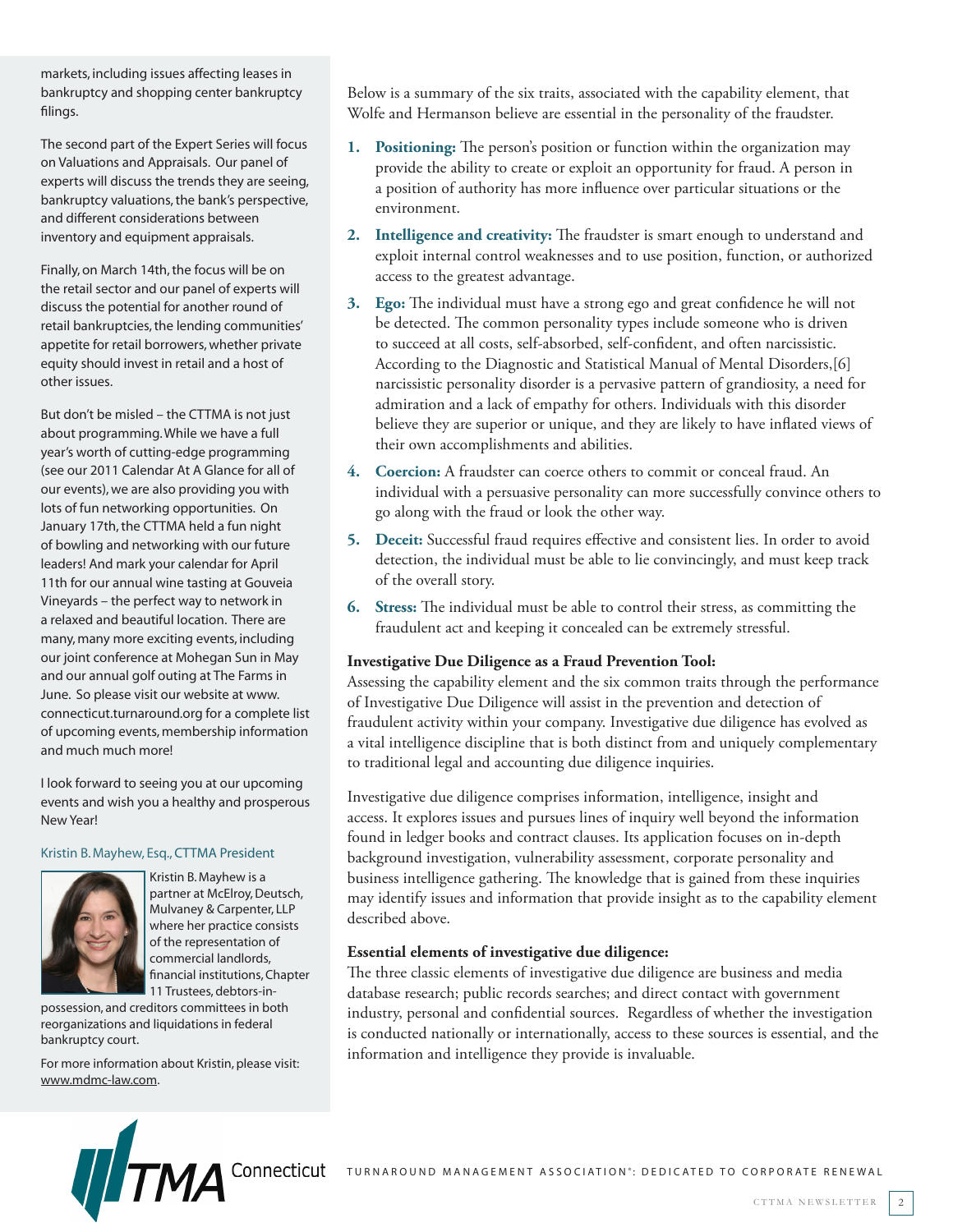### **If the right investigator is retained preventative measures can be simple:**

As recent headlines and stories have shown, individuals that have committed fraud can be superb self-promoters whose conduct can range from simple exaggeration to omission, deception and misrepresentation, all the way to outright fraud and criminality. Since their goal is to entice fraudulent activity, the standard operating procedure is to accentuate the positive and downplay the negative.

Thus, the investigator must have excellent sources and know who to talk with, know what to look for, where to look, how to look, and when to stop looking. In addition to his or her competence in public records and online research, the investigator must also be able to:

- conduct in-depth interviews;
- evaluate the credibility of witnesses and statements
- develop leads and make connections; and
- tap into industry and government resources.

Trusted confidential sources can provide important information about managerial expertise, business reputation and personal style, information that may not be otherwise available. These same sources may also provide leads to undisclosed negative information such as a criminal history, a bankruptcy, unpaid business taxes, or undesirable employees, contracts or partners. An analysis of this information may provide necessary insight into those individual traits that comprise the capability element of the Fraud Diamond. Further, an investigator who has experience interviewing suspects, and possesses a probing, inquisitive and perceptive nature is key to the success of the due diligence investigation.

Thus, the more experience and resources your investigator has at his or her disposal, the more effectively and efficiently the investigative due diligence process will be in identifying a suspected fraudster's capability of committing, and potential commission, of occupational fraud.

**Retaining an Investigator Can Benefit Your Bottom Line:**  Many business owners are quick to dismiss the idea that their business could be a victim of occupational fraud. They feel that they are too small or that their employees would never commit fraud, or at least to the extent of those cases portrayed in the media.

Based on a fraud survey in the 2010 Report to the Nation,[7] small organizations — those with fewer than 100 employees — suffered the greatest percentage of the frauds in the 2010 study, accounting for more than 30% of the victim

organizations. However, the variation between size categories is relatively small, with 23% of victims having between 100 and 999 employees, 26% having 1,000 to 9,999 employees and 21% having more than 10,000 employees. The median losses per incident ranged from \$155,000 for the small businesses, \$200,000 for those with 100 to 999 employees, \$139,000 for those having 1,000 to 9,999 and \$164,000 for companies with over 10,000 employees. These findings indicate that all businesses, large and small, are susceptible to fraud. Although these are meaningful numbers, research has shown that much fraud goes undetected or the period of the fraudulent activity is unknown. This makes it nearly impossible to quantify the actual costs of fraud on businesses, and thus magnifies the importance of conducting appropriate levels of investigation should suspicion of fraud exist.

Retaining a fraud professional who is experienced and skilled at performing investigative due diligence can help your company identify critical information that will help management make appropriate decisions to avoid or assist in cutting off the ongoing commission of an occupational fraud.

\_\_\_\_\_\_\_\_\_\_\_\_\_\_\_\_\_\_\_\_\_\_\_

[2] The three common elements are: (i) Opportunity (conditions that exist in an organization which facilitate the wrongdoer's commission of the fraud – i.e. improper segregation of duties); (ii) Pressure (external forces that push the wrongdoer towards committing the fraud – i.e. maintaining a lavish standard of living; and (iii) Rationalization (the wrongdoer's justification of their fraud – i.e. the attitude that the "company owes" the fraudster).

[3] Grace Duffield & Peter Grabosky, *The Psychology of Fraud,*  (Australian Institute of Criminology, 2001).

[4] David Wolfe & Dana Hermanson, The Fraud Diamond: Considering the Four Elements of Fraud, THE CPA JOURNAL ONLINE, Dec. 2004, http://www.nysscpa.org/ cpajournal/2004/1204/essentials/p38.htm.

[5] Id.

[6] Published by the American Psychiatric Association.

[7] Published by the Association of Certified Fraud Examiners at http://www.acfe.com.

*Frank Rudewicz, J.D., CPP, CAMS, is a Partner, Advisory Services, at Marcum LLP in Boston, MA. For more information concerning this article, please contact him at Frank.Rudewicz@marcumllp.com or (617) 226 0487.* 



<sup>[1]</sup> Partner, Advisory Services Group. Frank Rudewicz heads the Forensic, Investigative and Valuation Advisory practice in Marcum's New England offices.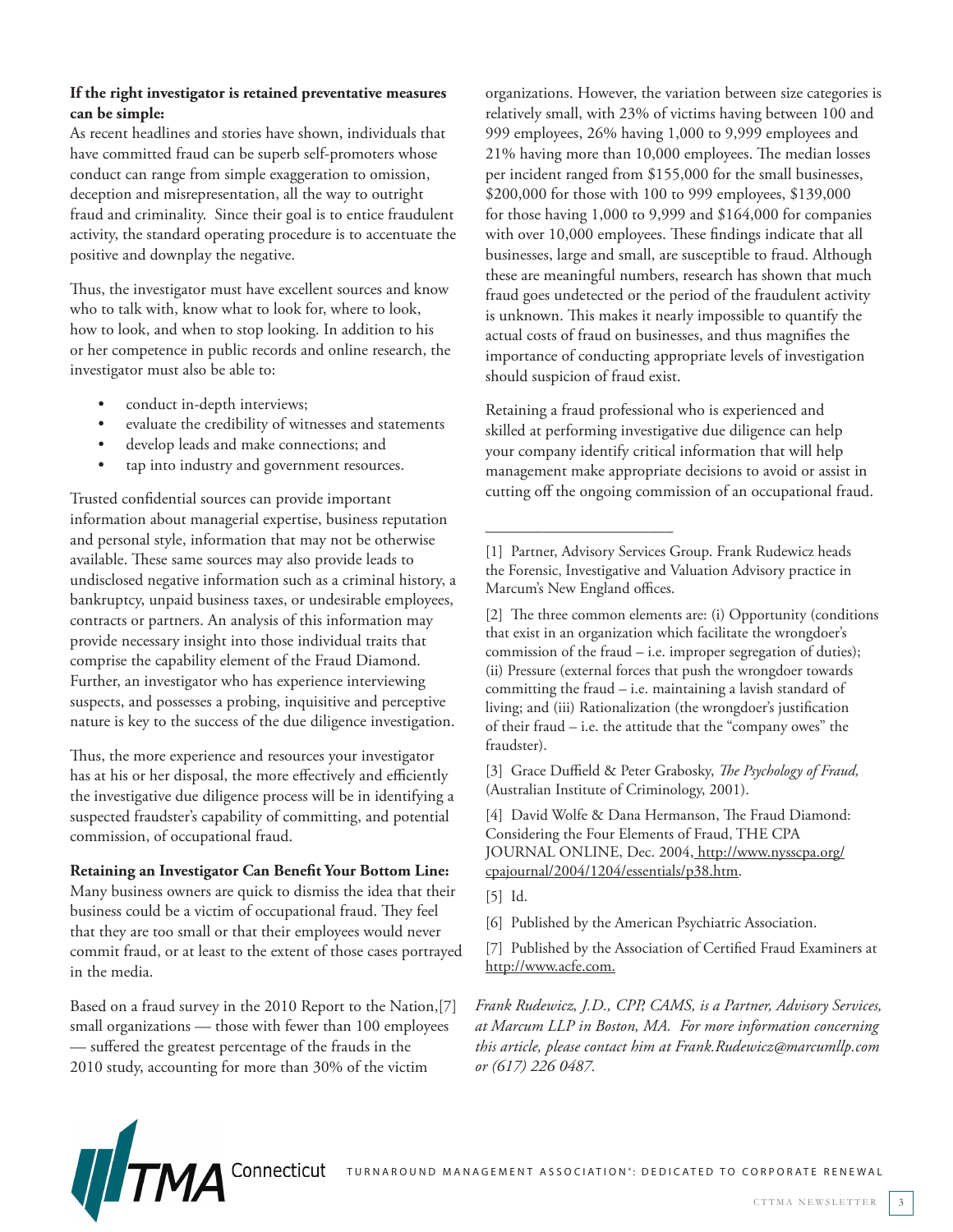## *Delphi:* Another Case Where the Heightened Pleading Standards of *Twombly* and *Iqbal* Are Applied to Preference Actions

By Edward Neiger, *Neiger LLP*

Bankruptcy Courts have begun to apply the Supreme Court's heightened pleading standards enunciated in *Bell Atlantic Corp. v. Twombly,* 550 U.S. 544 (2007) *("Twombly")* and *Ashcroft v. Iqbal,* 129 S.Ct. 1937 (2009) *("Iqbal")* to preference actions. The latest court to do so is the Bankruptcy Court for the Southern District of New York in the bankruptcy case of *In re DPH Holdings Corp. et al ("Delphi");* Case No. 05- 44481(RDD).

On October 8, 2005, Delphi Corporation, a global technology manufacturer, filed for bankruptcy under chapter 11 of the Bankruptcy Code. In August of 2007, right before the two year statute of limitations for filing avoidance actions was to expire, the Debtor filed an *ex parte* motion to file several hundred avoidance action complaints under Bankruptcy Code Section 547 under seal, which the Court granted. The Debtor argued that it was necessary to file the complaints under seal to preserve its ability to avoid the transfers if and when necessary without harming the Debtor's current business relationships with the Defendants. The Debtor then filed over 700 avoidance actions unbeknownst to the Defendants. The Debtor also obtained 4 extensions of time to serve the complaints beyond the 120 day deadline for serving complaints provided by Bankruptcy Rule 7004 (which incorporates Rule 4(m) of the Federal Rules of Civil Procedure). The motion to approve filing the complaints under seal and requests for extensions were *ex parte* to the majority of the Defendants.

Bankruptcy Code Section 547 states: "the trustee may avoid any transfer of an interest of the debtor in property –

- 1. to or for the benefit of a creditor;
- 2. for or on account of an antecedent debt owed by the debtor before such transfer was made;
- 3. made while the debtor was insolvent;
- 4. made–
	- (A) on or within 90 days before the date of the filing of the petition; or
- (B) between ninety days and one year before the date of the filing of the petition, if such creditor at the time of such transfer was an insider; and
- 5. that enables such creditor to receive more than such creditor would receive if –
	- (A the case were a case under chapter 7 of this title;
	- (B) the transfer had not been made; and
	- (C) such creditor received payment of such debt to the extent provided by the provisions of this title."

Over 2 years after the complaints were filed under seal, the Debtor served the complaints upon the Defendants. Eighty-three of the Defendants filed motions to dismiss the complaints asserting, among other things, that the complaints were defective and were not sufficiently pled under the heightened pleading standards of *Twombly* and *Iqbal,* which set forth what claims for relief must include under Rule 8 of the Federal Rules of Civil Procedure (which is applied to bankruptcy adversary proceedings under Bankruptcy Rule 7008).

Rule 8 states that a complaint must contain, among other things, "a short and plain statement of the claim showing that a pleader is entitled to relief." Prior to *Twombly* and *Iqbal,* courts held this to mean that a complaint should not be dismissed for failure to state a claim unless it appeared "beyond doubt that the plaintiff can prove no set of facts in support of his claim which would entitle him to relief." *Conley v. Gibson,* 355 U.S. 41, 45-46 (1957).

In *Twombly,* an antitrust case, the United States Supreme Court stated that while factual allegations need not be detailed to survive a motion to dismiss for failure to state a claim under Rule 8, they require more than "labels and conclusions, and a formulaic recitation of the elements of a cause of action." The Supreme Court further stated that allegations contained in the complaint must be sufficient to raise a right to relief beyond



Connecticut Turnaround Management association<sup>®</sup>: dedicated to corporate renewal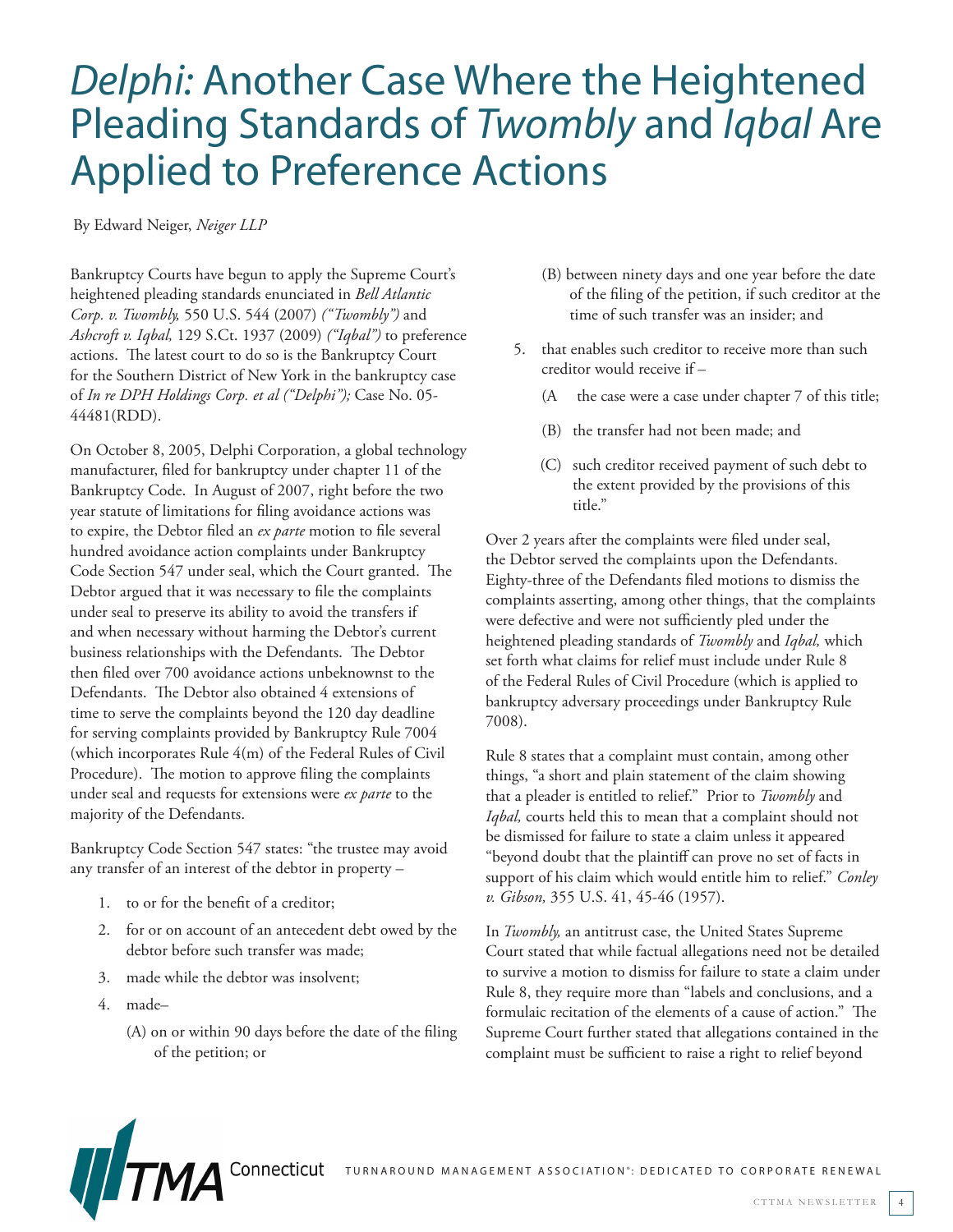mere speculation, and must state enough factual matter to make a claim "plausible." In *Iqbal,* the Supreme Court held that the heightened pleading standards set forth in Twombly apply to all civil suits in federal courts, not just antitrust cases.

At the July 22, 2010 Delphi omnibus hearing, the Court analyzed whether the preference actions were sufficiently pled under *Twombly* and *Iqbal* (the Court entertained the notion that *Twombly* and *Iqbal* may not apply to the preference actions because they were filed prior to *Twombly* and *Iqbal,* but concluded that the heightened pleading standards applied).

Applying *Twombly* and *Iqbal* to the complaints, the Court held that the complaints were not sufficiently pled under Rule 8 for three reasons: (1) the complaints did not identify which of approximately 40 debtors were the transferors; (2) the complaints did not allege the particular antecedent debts on account of which the transfers were made; and (3) some of the complaints listed multiple defendants in the same action, but did not assert which defendants were initial transferees and which were subsequent transferees (Bankruptcy Code Section 550 provides limitations on avoiding transfers received by subsequent transferees).

Notwithstanding, the Court did not dismiss the complaints outright, but afforded the Debtor 45 days to file motions to amend the complaints and instructed the Debtor to file a separate motion for each complaint with a copy of the amended complaint attached to each motion. In September 2010, the Debtor filed motions for leave to file amended complaints, with hearings scheduled for December 16, 2010.

*Delphi* follows recent bankruptcy courts applying Twombly and Iqbal to preference actions, including the following:

#### *In re Caremerica, Inc.,* **409 B.R. 737 (Bankr. E.D. N.C. 2009).**

In *In re Caremerica, Inc.,* the Plaintiff sued the Defendants under Bankruptcy Code Sections 547 and 548 seeking to recover preferential and fraudulent transfers. The Defendants filed motions to dismiss alleging that the complaints were not sufficiently pled under Rule 8. The Court, applying the heightened pleading standards of *Twombly* and *Iqbal,* granted the Defendants' motions to dismiss. The Court reasoned: (1) the complaint failed to meet the "plausibility" standard because it did not indicate which debtor entity initiated the transfers in question; (2) the complaint's allegation that the preferential transfers were made for or on account of an antecedent debt was conclusory; and (3) the complaint failed to factually demonstrate that the Debtor was insolvent.

## *In re Troll Communications, LLC,* **385 B.R. 110 (Bankr. D. Del. 2008).**

In *In re Troll Communications, LLC,* the Plaintiff sued the Defendant under Bankruptcy Code Sections 547 and 548 seeking to avoid and recover preferential and fraudulent transfers. The Defendant filed a motion to dismiss asserting that the Plaintiff did not sufficiently plead "insolvency" because certain facts that the Debtor pled relating to insolvency were inconsistent with facts contained elsewhere in the complaint. The Court held that notwithstanding the apparent inconsistencies in the complaint, the Plaintiff sufficiently pled the allegation of insolvency because the allegation was supported by specific factual statements and not mere conclusory allegations. The Court noted that a plaintiff is only required to plead sufficient facts, not prove them, to survive a motion to dismiss.

## **Commentary**

*Delphi* and the other recent cases exemplify that preference actions have become subject to the heightened pleading requirements set forth in *Twombly* and *Iqbal.* Form complaints with bare recitations of elements that may have survived motions to dismiss under Rule 8 prior to *Twombly* and *Iqbal,* may now be subject to dismissal. Notwithstanding, courts have been pragmatic and liberal in allowing plaintiffs leave to amend complaints. Practitioners prosecuting avoidance actions should seek to provide as much factual support for each cause of action. Practitioners defending avoidance actions should scrutinize complaints to see if they could be dismissed on the basis that they are not sufficiently pled under Rule 8, *Twombly* and *Iqbal.*



*Edward Neiger is the founding partner of Neiger LLP. Neiger LLP is a full service bankruptcy law firm focusing on all aspects of bankruptcy. Neiger LLP also prosecutes avoidance actions on a contingent fee basis. For more information visit www.neigerllp.com.* 

*To contact the author, email eneiger@neigerllp.com.*

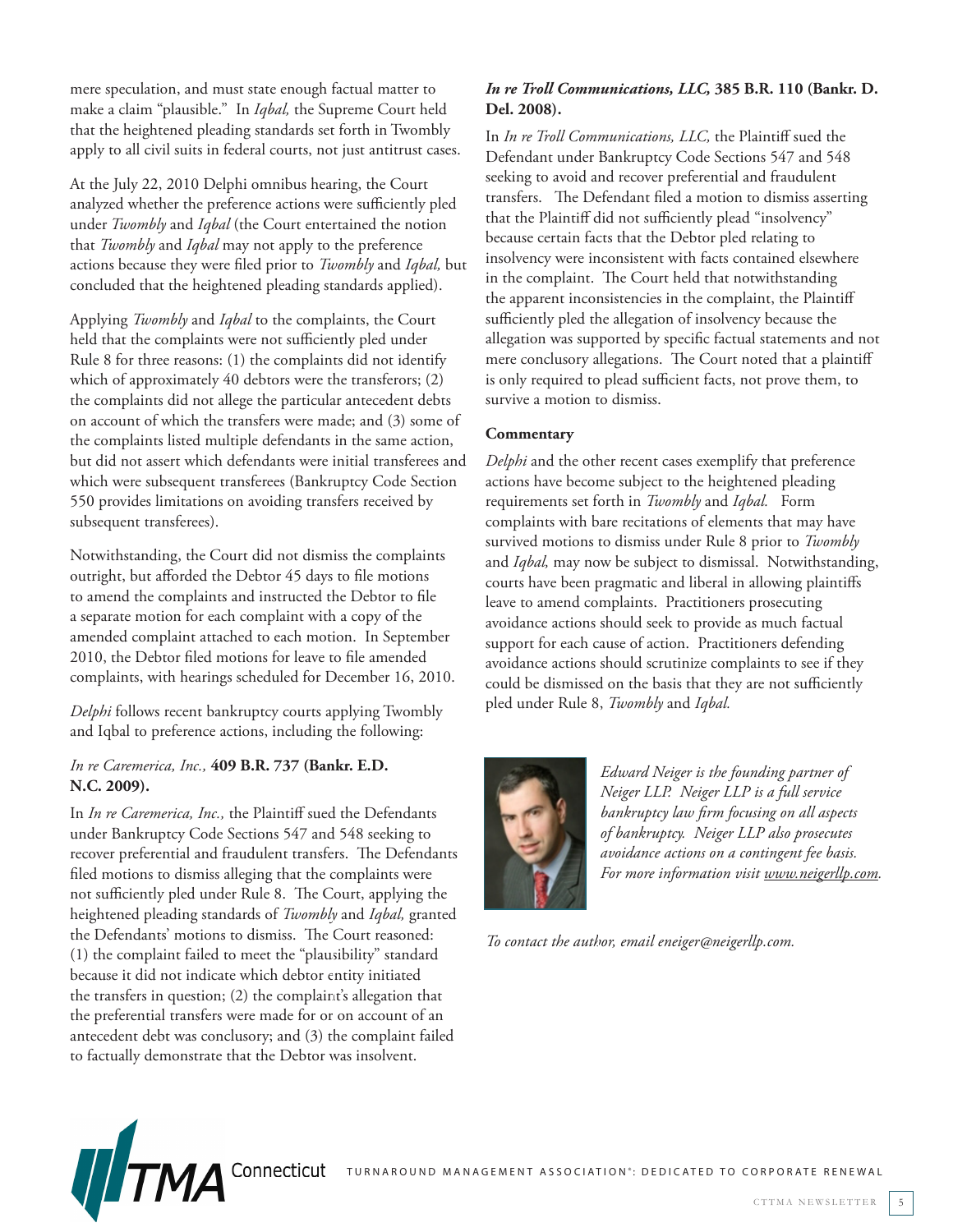# A Little Prevention Can Save A Ton of Cure

By Jim Nelson, *Manager of Business Development, Guardsmark LLC* 

A small Investment in security can save a company millions in lost assets while reducing a manager's potential professional liability.

Some years ago I was bought in to turn around a building supply distribution company in Chicago. The greatest loss was the theft going on by dispirited employees. Here are some of the things I found.

The night shift was pedaling about 10% of the "sold" product out the front door. Truck drivers were using the company credit card to fuel and wash their personal cars at the local car wash. The two teamster locals (drivers & warehouse) were running the business due to the absentee owner and his disinterested and intimidated general manager. Truck Drivers frequently took long lunches and mid-day naps. Most days drivers returned with many undelivered orders. "Traffic congestion" they said. About 10% of the warehouse employees were using and selling drugs on the premises. About 15% were found to have open warrants after doing criminal background checks.

Salesmen were padding their daily mileage to increase their income. Call reports were vague and duplicative. The purchasing manager was ordering extra inventory that was not properly recorded. Inventory records were wildly inaccurate. Inventory counts, when done, were incomplete and poorly documented.

In addition, because the company was perceived as in trouble, and was "letting the employees down", people who were otherwise honest began pilfering their share. They figured that the management must not care since "the other guys have been doing it" without getting in trouble.

Here's how the company was turned around.

- The night shift was eliminated so that trusted employees could be used to manage and monitor all activity.
- • Detectives were hired and the gas thieves were caught and dismissed. The sleeping route drivers were terminated.
- Detectives were hired to pose as customers. We identified and eliminated dishonest employees and

removed the temptation to "sell" product under the table.

- Senior management was put into the warehouse to manage an exhaustive inventory count for the first time in years. As a result, over \$500,000 in unknown inventory was added to the books. Inventory records were made accurate & dependable. Order picking time was reduced by 60%.
- New sales people replaced the mileage mavens and the fictional call reports became history.
- Cameras were added to loading and shipping areas and back doors. Side doors were locked and internally alarmed. New fences and gates were installed to control access.
- A guard was added at night to protect trucks and facilities from theft and vandalism. Lighting was also improved and a reliable security system was installed.

What was the result? The company was returned to positive cash flow within 4 months and became profitable again in 6. The inventory turns increased from 3 to 9 and the AR turnover was also increased dramatically. These changes were not complex; they just required an attention to security. Having proper security over shipping docks, receiving docks, trucks, and people saved a \$40 million company. The turnaround was built upon committed management, background checks, security guards, cameras, new gates, and private investigators.

Attention was then turned to adding product lines. Prices were cut to increase turns and return on investment. A dispirited sales force was retrained. The results flowed. Meanwhile, security was retained to protect the remaining employees from harassment and to escort the terminated ones off the premises.

For every troubled company, there is a temptation by employees to do the wrong thing. Everyone is watching what management is doing and takes their cue. If management is seen as dishonest by the employees, rampant theft can take over. People rationalize their level of dishonestly.

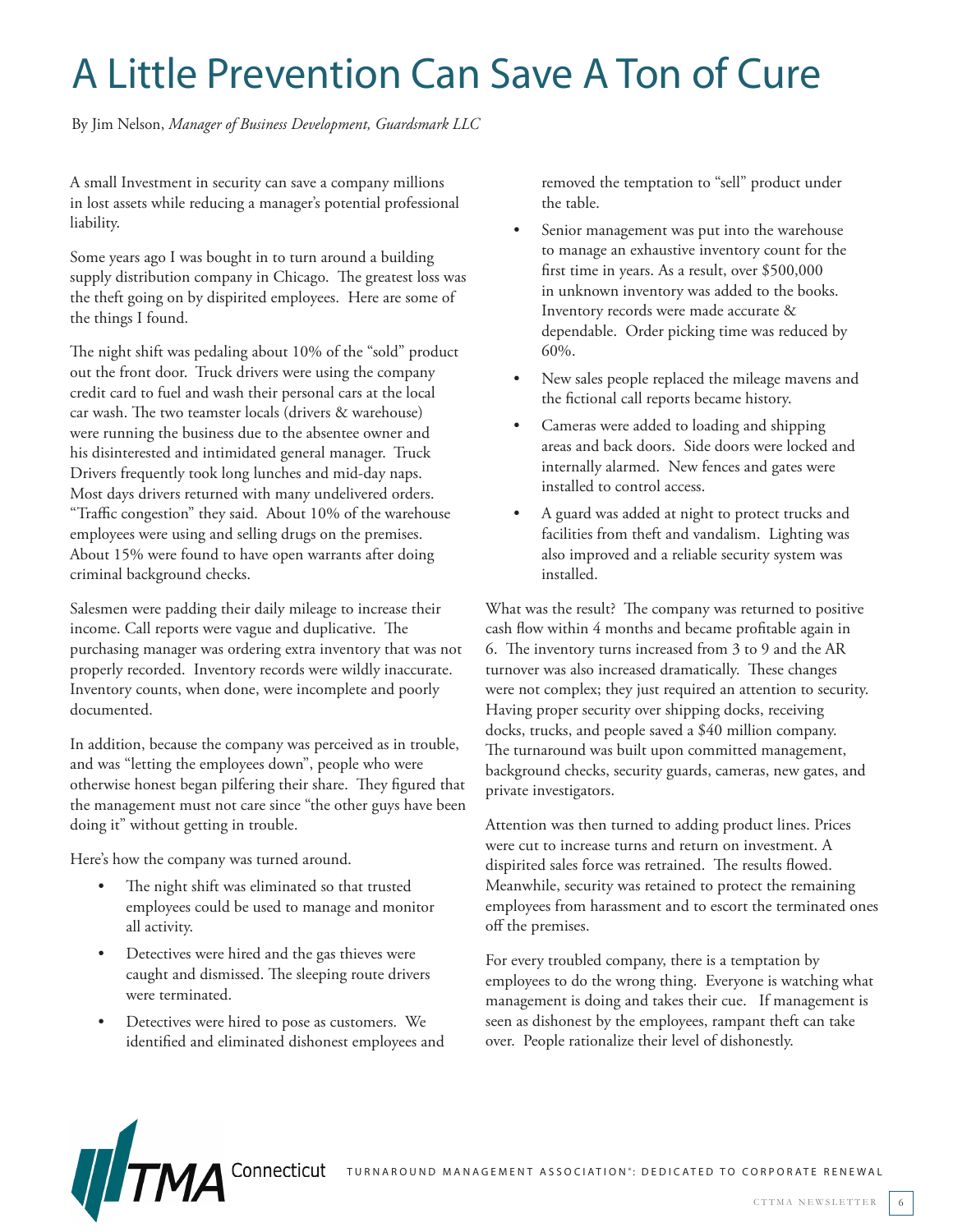When one is brought into a troubled company as a trustee, or a forensic accountant, or as a temporary manager, it is imperative to get control over the security of all the assets of the corporation 24/7. Security is important for the safety of the remaining employees. In a financial crisis, an assault or shooting due to an unstable and revengeful employee is a possibility.

As a leader, your reputation may be at stake. Opposing attorneys love to muddy the water by claiming that the other guy always stole, lied, embezzled, or cheated about the assets. Without establishing swift, accurate, and complete control over all assets, a turnaround situation can become a costly argument over "who shot John". The net result is everyone

loses their investment, their jobs, their commissions, and their reputation. Good security addresses this and protects you.

That's why at the end of the day, when it comes to security, spending a handful of dollars on prevention is worth a ton of cure.

*Jim Nelson is a CTTMA member and Manager of Business Development for Guardsmark LLC. He has 20 years prior experience running materials manufacturing and distribution enterprises. Guardsmark provides manned security, risk assessments, and investigative services of all kinds. Guardsmark has 150 offices across the US and employs 19,000 people. Jim's cell is (860) 867 7010 and his email is ajn1066@gmail.com.*

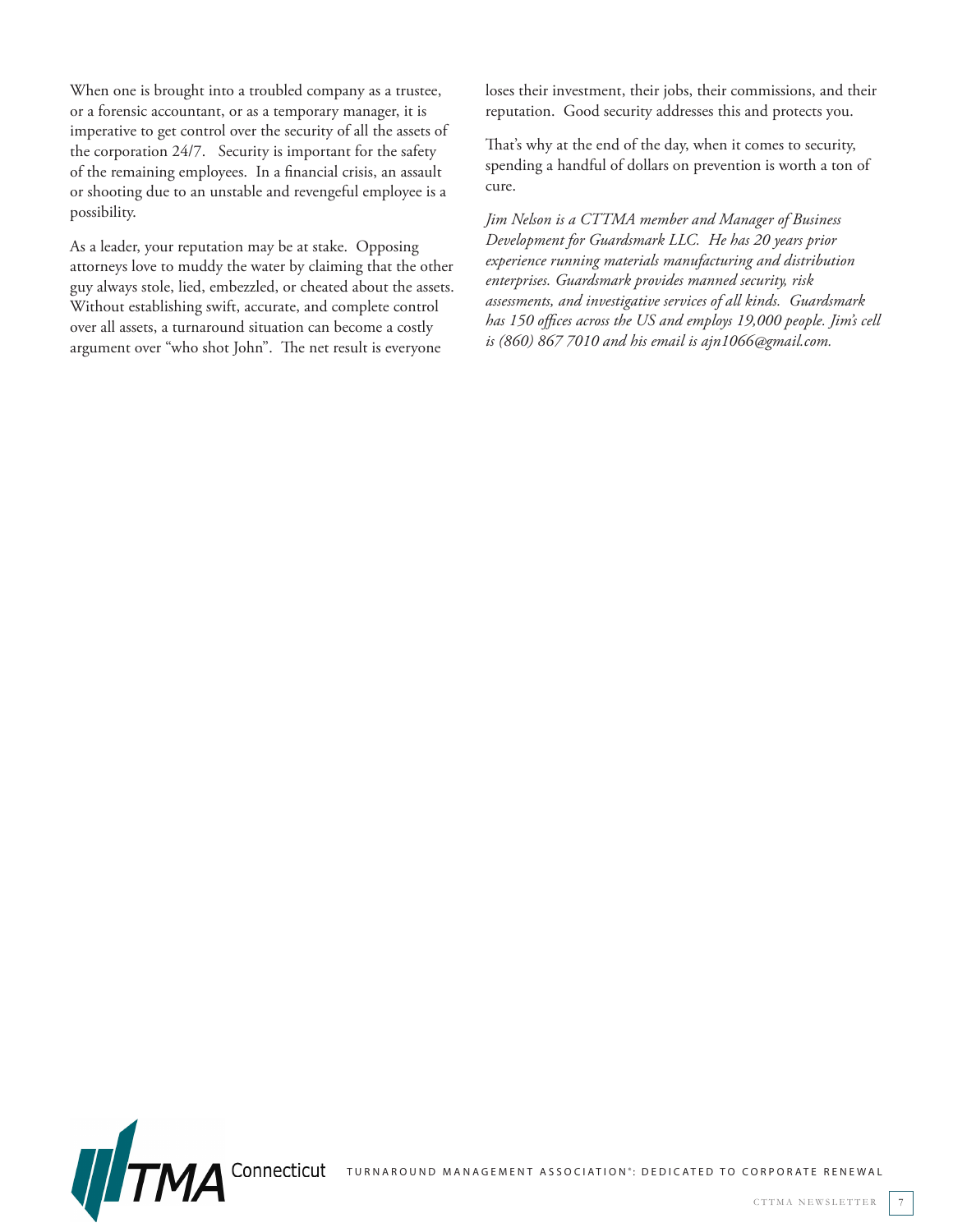## Revenue Generation Reminders For Your NOT FOR PROFIT Entity - Part One of a Two-Part Article

By Carlton E. Helming CPA/CFF/CITP, CIRA, CTP, CFE, CVA and Michelle Bacha, *Helming & Company, P.C.* 

Many components of successful revenue generation begin before you send out a single donation request letter. Having reliable information available to you enables you to use your already limited time and resources to their fullest potential. Interesting to note is the many similarities between fund raising for not for profit entities and commercial businesses focusing on revenue generation. Much of what is written can be adopted by either activity.

#### **Fundraising Software**

Having comprehensive fundraising software can be a very useful fundraising tool. If your organization uses Excel or software with few options, then consider investing in a more serviceable version that can help you to identify prospective major gift donors, to create reports on how successful your fundraising campaigns have been, and to simplify your organization's mailings.

#### **Accurate Financial Information**

There is little use in generating revenue without first ensuring that your organization is able to maximize the impact that those funds will have on its mission. Operational inefficiencies and too-high costs can undermine your organization's good intentions and prevent you from helping as many people as you might actually be able to help. By examining your organization's financial records, you may find ways to save money. In doing so, you ensure that your organization is able to maximize the impact and success of its mission.

- **• How broad is your funding base?** If your organization is highly dependent on two or three major donations or grants, then losing one could put its ability to operate in jeopardy.
- **What are your expenses?** Know how much it costs to run your organization and any current or planned programs so you know how much revenue you need to raise. Identify costs that seem too high and require further examination.

How does the cost of providing your service **vary?** Certain staff members or branches may be consistently providing your services in a more or less efficient way than others are. Identify and share the practices that work best and most efficiently for your organization.

In particular, assess the performance of the organization's programs in terms of cost in relation to the impact that each of them has on the organization's mission. Ask yourself: Could a greater number of people be helped if those funds were spent in a different way? Cutting that exciting new program that would allow you to help ten clients might be best if those funds instead could be used to help fifty clients in a different way.

#### **Measurable Goals**

Meet with key members from all areas of your organization to decide on a few central goals on which to focus for the year. When making decisions, assess your options on how the programs and initiatives will or won't help you to further those goals. You may have the ability to launch a new program during the year, but if it won't directly support your goals then it's likely best to wait. If you're reaching into too many initiatives, then your resources and staff will be stretched too thinly to accomplish any of them well or in completion. By focusing on only a few key objectives and directing all of your resources toward them, you greatly increase your chances of accomplishing what you set out to do.

For each goal that your organization decides to pursue, establish three or four measurements with which to assess your progress throughout the year. Some nonprofits have found success by using the Balanced Scorecard technique to clearly define their goals and how success is to be measured.

#### **Relationship Building**

It costs more to find a new donor to replace one whom you lost than it does to retain a current donor. Relationship-building activities make your supporters feel appreciated and involved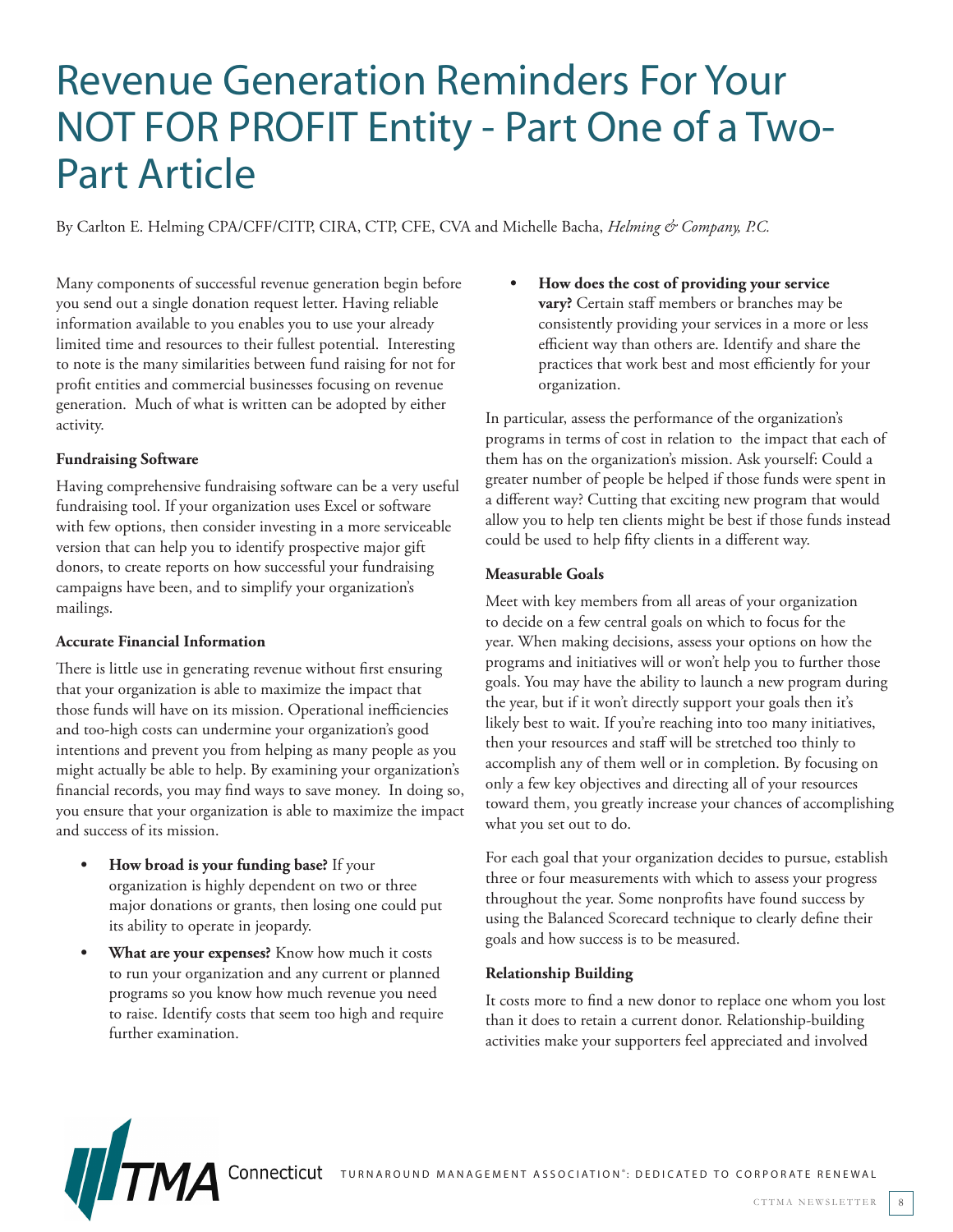in your organization, which increases the chances that they'll continue to donate to your organization and that they'll increase the size of their donations. Don't just contact supporters when you're asking for money; they may feel used or, worse, wonder where their funds are being spent if they're not kept up-to-date on your organization's achievements between solicitations.

Build a relationship with everyone who contributes to your organization, though you shouldn't spend the same amount of time on each person. For your casual supporters, it's often enough to send out newsletters and to mail thank-you cards within 48 hours of receiving a donation.

More personalized fundraising letters, quick notes, and event invitations are appropriate for your more major donors. There are many ways to reach out to your organization's loyal supporters expeditiously: By keeping track of their birthdays, anniversaries, and interests you can find many little reasons to send a card or to write a quick email. If you're hosting an event soon, then invite your biggest supporters and consider taking photographs of them at the event so you can send them a copy later.

#### **Publicity and Awareness**

The more aware of your organization and the good things that it accomplishes that people are, the more likely they are to donate.

- The organization's current donors will enjoy seeing the positive things that the organization is accomplishing with their donations, and seeing your organization active in the community and in the media will keep the organization in their thoughts.
- The increased public awareness of your organization and its cause will enable you to reach many new potential supporters without paying for letters or phone calls to each of them.
- Potential corporate sponsors will find your organization more attractive because their contribution will be more visible and better-known by the public.
- Pieces of media about your organization will seem more believable to outsiders than descriptions of accomplishments that you generate yourself.

Because improved public awareness can improve your organization's standing with many different donor bases, raising public awareness for your organization and its cause should be something that your organization actively pursues. Being visible and identifiable in your community and soliciting media attention can help you with this. Even if your nonprofit is small and locally-based, you're still likely to get press in local publications if you send them press releases and notify them of events to put on their events calendars.

#### **Market Research**

Is your organization primarily supported by one demographic or market segment? Consider gender, age group, life stage (ex. married with children), background, and any other grouping that you can think of. This will help you to find your most sympathetic prospective supporters when targeting new donors. Also, consider the audiences that you aren't reaching: Is there the possibility of expanding into any new markets?

To help your organization better retain donors, try to find out as much as you can about why your supporters chose your organization, what aspects of it interest them in particular, and why former donors have chosen to cease supporting your organization. Call groups of each to ask if they'd be willing to answer a few questions:

- Why did you decide to support our organization?
- Are/were there any programs or aspects of our organization that are/were particularly appealing to you?
- What are/were the aspects of our organization with which you are/were dissatisfied?

*Carlton E. Helming CPA/CFF/CITP, CIRA, CTP, CFE, CVA is founding partner of Helming & Company, PC located in Wallingford, CT. Michelle Bacha is an intern at the Firm.* 

*Helming & Company, P.C. is one of Connecticut's premier firms of business advisors and certified public accountants. The Firm specializes in business analysis and profit improvement, business valuations, litigation support and "first class" professional accounting and tax services. Clients include commercial for profit as well as intentional not for profit entities.*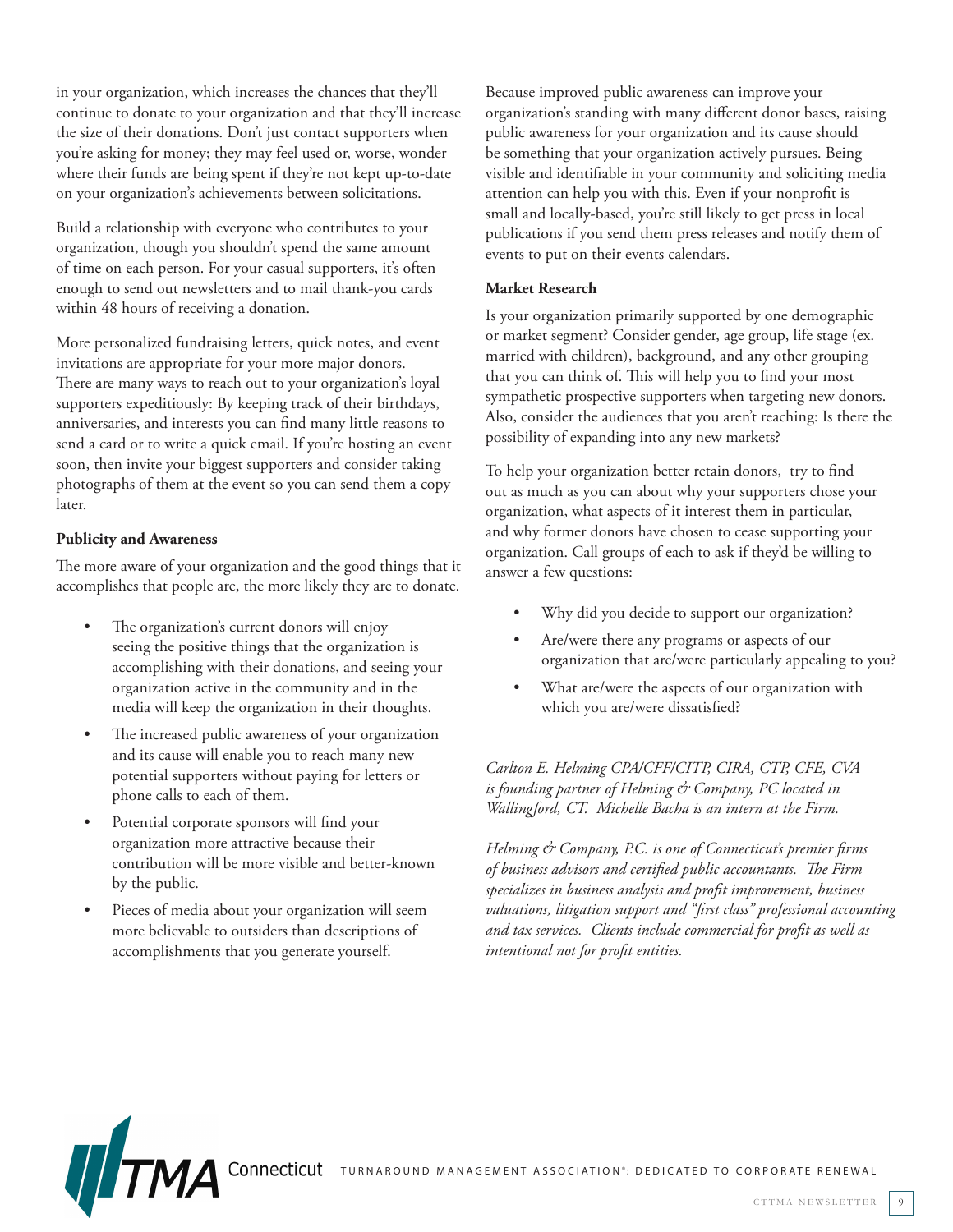# Predictions for 2011

By Diane Swonk, *Chief Economist and Senior Managing Director, Mesirow Financial* 

I've just finished presenting my economic outlook for 2011, at Mesirow Financial's Annual Outlook event. Here's a synopsis of what I and my colleagues are predicting for business in the year ahead:

On the economy, I expect consumer spending to pick up but to lag behind business investment, which will continue to expand, particularly spending on technology equipment. That won't help much with job creation, so the unemployment rate will likely remain high, though GDP approaching 4% by year's end will begin to help there.

One long-term issue we will have to face is the budget deficit. Short-term, the President's recent deal with Republican leaders to extend tax cuts and unemployment benefits will increase the flow of red ink. The longer-term issue, the elephant in the room, is entitlements like Social Security and Medicare because they account for the biggest chunk of government spending.

I don't see inflation being a problem in 2011. My colleague in fixed income, Steve Luetger agrees and predicts a flattening of the yield curve, though the treasury market is clearly pricing in some inflation down the road by possibly 2012 or 2013.

Susan Schmidt in U.S. Equity recommends quality companies which will have opportunities to deploy the excess cash on their balance sheets, boosting strategic acquisition activity. Judicious picks in the small cap area could reward investors handsomely.

Quality is the keyword for Richard Stein in the Chicago real estate market too - and patience!

When it comes to international real estate, our Joshua Daitch is confident that demographics will support solid growth in housing for the lower end of the market.

Staying international in focus, Gary Klopfenstein in charge of forex and commodities, predicts that China could finally abandon the yuan's peg to the U.S. dollar in 2011; I agree. He also expects emerging market growth to continue to bolster demand for commodities, but as usual in this sector, watch out for volatility.

That sort of growth should support good gains for investments in certain international markets, according to our international equity expert, Leila Heckman. She reminded us that the US stock market accounts for less than half of the world's equities, so staying domestic is not an option.

Domestic regulatory issues could continue to be an issue for bad actors in the expert network area, but our hedge fund guy, Thomas Macina says insider trading inquiries are not a hedgefund specific worry. He says the risk-averse should avoid paying too much for puts, or tailrisk-oriented hedge funds.

Back to quality with private equity, venture capital and the like: Mesirow Financial's Thomas Galuhn said fund flows are increasing and that there should be plenty of opportunities next year for careful investors.

Our fearless leader, Jim Tyree, calls us on our predictions at the end of the year, so watch this space. For himself, he boldly suggested healthcare investments in 2011!

More numbers to crunch ahead of the U.S. trade figures due out early Friday morning; I'll post my analysis here, shortly afterwards.



*Diane Swonk is a Chief Economist and Senior Managing Director at Mesirow Financial, 350 North Clark Street, Chicago, IL 60654 USA, www.mesirowfinancial.com.* 

*For further information on specific matters in this summary, please contact Diane Swonk, consulting@mesirowfinancial.com., (303) 997 5840.*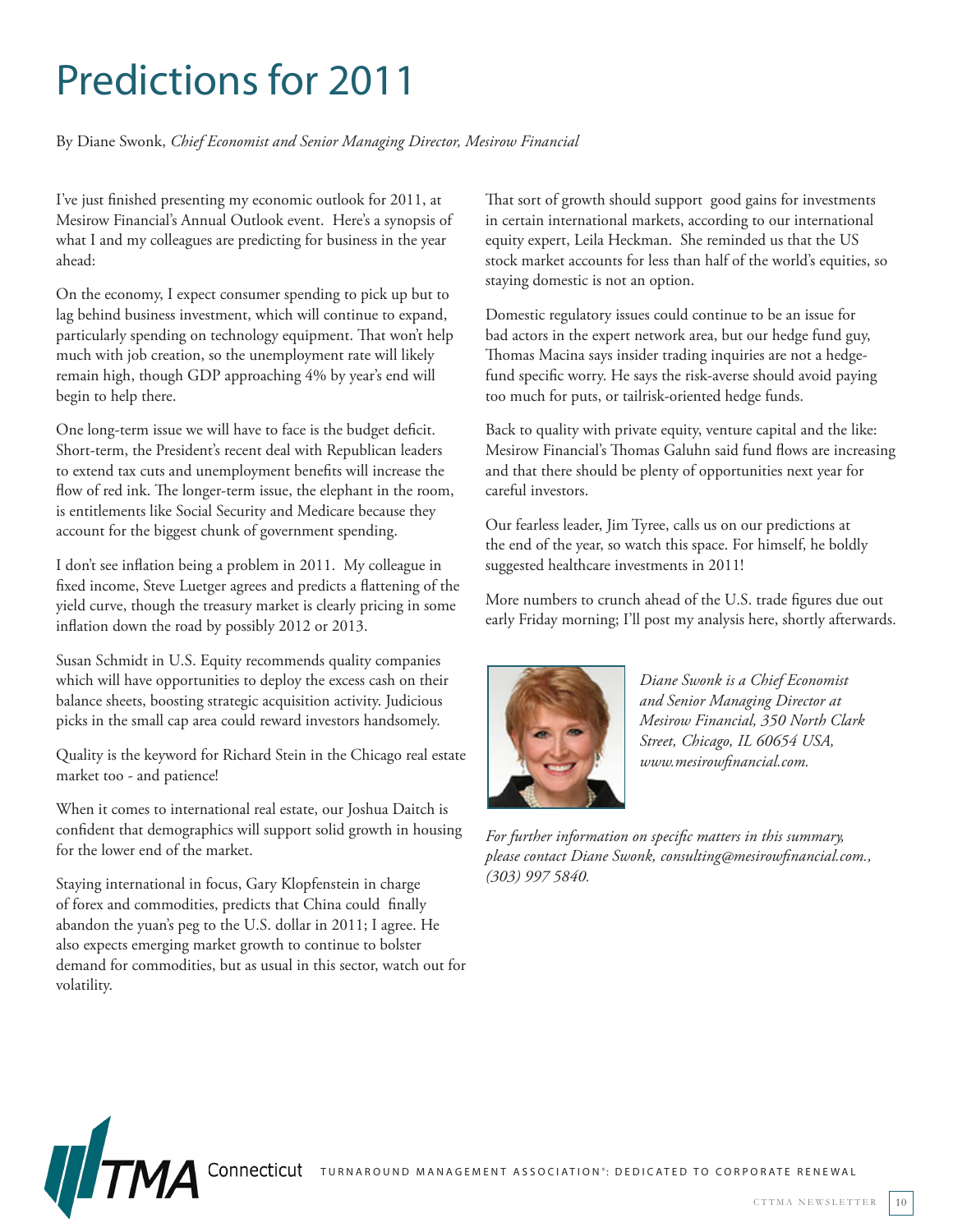

|                              | January 10 -<br><b>Expert Series</b>                            | Join us for the first in a new program we are calling "The Expert Series."<br>The feature of this evenings event will be a review and discussion of the<br>Distressed Real Estate markets, locally and nationally and the<br>opportunities and pitfalls that lie ahead.                                                                                                                                            | Graduate<br>Club, New<br>Haven        | 5:30 pm -<br>Reception<br>and Dinner                 |
|------------------------------|-----------------------------------------------------------------|--------------------------------------------------------------------------------------------------------------------------------------------------------------------------------------------------------------------------------------------------------------------------------------------------------------------------------------------------------------------------------------------------------------------|---------------------------------------|------------------------------------------------------|
|                              | January 17 -<br><b>Future</b><br><b>Leaders</b>                 | This event is designed to help Young Professionals and Future Leaders mix<br>and mingle amongst their peers and contemporaries in a fun and casual<br>setting.                                                                                                                                                                                                                                                     | Milford<br><b>Bowling Lanes</b>       | 6pm                                                  |
|                              | February 7 -<br><b>Expert Series</b>                            | Join us for the second installment in the "Expert Series." This program will<br>focus the discussion on Valuations and Appraisals. Learn from our experts<br>the trends they are seeing in the market place locally and nationally and<br>help decide if the trends are up or down. This event will also feature a<br>student recruitment campaign to help further engage the graduate<br>students in Connecticut. | Graduate<br>Club, New<br>Haven        | 5:30 pm -<br>Reception<br>and Dinner                 |
|                              | March 14 -<br><b>Expert Series</b>                              | Join us for the third installment of the "Expert Series." This program will<br>feature the view of the Retail Sector. It is said that retail is a bellwether<br>for overall economy so this could be quite foretelling of things to come.                                                                                                                                                                          | Graduate<br>Club, New<br>Haven        | 5:30 pm -<br>Reception<br>and Dinner                 |
|                              | April 11 -<br><b>Wine Tasting</b>                               | Join us for a quiet and relaxing evening of fine wine, good conversation<br>and making new friends. This will be a New and Renewed Member event<br>to encourage who are not members yet to join. It's a beautiful location<br>that always draws a wonderful crowd. A simply must go to event.<br>Spouses, significant others and friends are all welcome.                                                          | Gouveia<br>Vineyards,<br>Wallingford  | 5:30 pm -<br><b>Wine Tasting</b><br>and<br>Reception |
|                              | May -<br><b>Women's</b><br><b>Golf Clinic</b>                   | Take a preseason lesson or get a much needed tune up. Either way this<br>event was a big success for our Women's Networking Group last year with<br>rave reviews.                                                                                                                                                                                                                                                  | <b>TPC River</b><br><b>Highlands</b>  | <b>TBD</b>                                           |
|                              | May 12-13 -<br><b>Mohegan Sun</b>                               | Plan on attending this Industry Regional Event with our sister chapter in<br>New England and our friends at the New York Institute of Credit. There<br>will be three featured panels, the infamous "Views from the Bench" with<br>our area Judges, golf and spa events, and networking opportunities<br>throughout.                                                                                                | Mohegan Sun<br>Casino,<br>Uncasville  | 2 Day Event                                          |
|                              | June 28 - Golf<br><b>Outing</b>                                 | A wonderful event that raises thousands of dollars for The Cancer Support<br>Community of Southern Connecticut. The day includes lunch on the<br>terrace, 18 challenging holes followed by a reception, dinner, auction and<br>prizes. Join over 100 of your fellow golfers at a great and charitable event.                                                                                                       | The Farms,<br>Wallingford             | Noon<br>Shotgun                                      |
|                              | August 23 -<br><b>Cocktails</b><br>Waterside                    | It doesn't get any better than cocktails waterside at this relaxing, late<br>summer networking event. Nothing more need be said!                                                                                                                                                                                                                                                                                   | <b>Milford Yacht</b><br>Club, Milford | 5:30 pm -<br>Reception                               |
|                              | August 31 -<br>September 1<br><b>Saratoga</b><br><b>Springs</b> | Plan on attending this end of summer Industry Regional Event with our<br>sister chapters in New England and Upstate NY. There will be featured<br>panels, golf, spa and racetrack events and networking opportunities<br>throughout.                                                                                                                                                                               | Saratoga<br>Springs, NY               | 2 Day Event                                          |
|                              | <b>September</b><br>12 - Lenders<br><b>Forum</b>                | Join us as we get inside the minds of our local bankers. They will be<br>presenting to us what their likes and dislikes are and their insightful views<br>of the credit markets at this fast paced informative programs lays the basis<br>for the deals getting done and those that aren't. Exhibit tables and<br>corporate give-always will entice even the wariest attendee.                                     | Graduate<br>Club, New<br>Haven        | 5:30 pm -<br>Reception<br>and Dinner                 |
|                              | October 17<br><b>Future</b><br><b>Leaders</b>                   | Our recent Survey Monkey said many of you were interested in a Breakfast<br>Meeting! Well here is your chance. We haven't done a breakfast in quite<br>some time so we thought we would start out with just networking and see<br>who shows! We are encouraging our Young Professionals and Future<br>Leaders to help round out the group.                                                                         | Graduate<br>Club, New<br>Haven        | 8:00 AM                                              |
|                              | <b>November</b><br><b>Expert Series</b>                         | Join us for the fourth installment in the "Expert Series." This program will<br>feature the view of the changing Hedge Fund World and how it will affect<br>our industry. This is always a spirited and engaging discussion.                                                                                                                                                                                       | <b>TBD</b>                            | <b>TBD</b>                                           |
| Yale SCHOOL OF<br>MANAGEMENT | <b>November</b><br><b>Conference</b>                            | Plan on attending this co-sponsored event lead by the students of the Yale<br>School of Management, the CT chapter of the Association for Corporate<br>Growth and CT TMA                                                                                                                                                                                                                                           | Stamford<br><b>Hilton</b>             | <b>All Day Event</b>                                 |
|                              | <b>December 19</b><br><b>Holiday</b><br><b>Reception</b>        | And finally, our end of year tradition, the annual Holiday Reception at the<br>Graduate Club. Good tidings, good cheer, and maybe a toast here and<br>there. Come one, come all. We will be jointly hosting this with the<br>Connecticut Bar Association to help broaden your professional network.                                                                                                                | Graduate<br>Club, New<br>Haven        | 5:30 pm -<br>Cocktail<br>Reception                   |
|                              |                                                                 |                                                                                                                                                                                                                                                                                                                                                                                                                    |                                       |                                                      |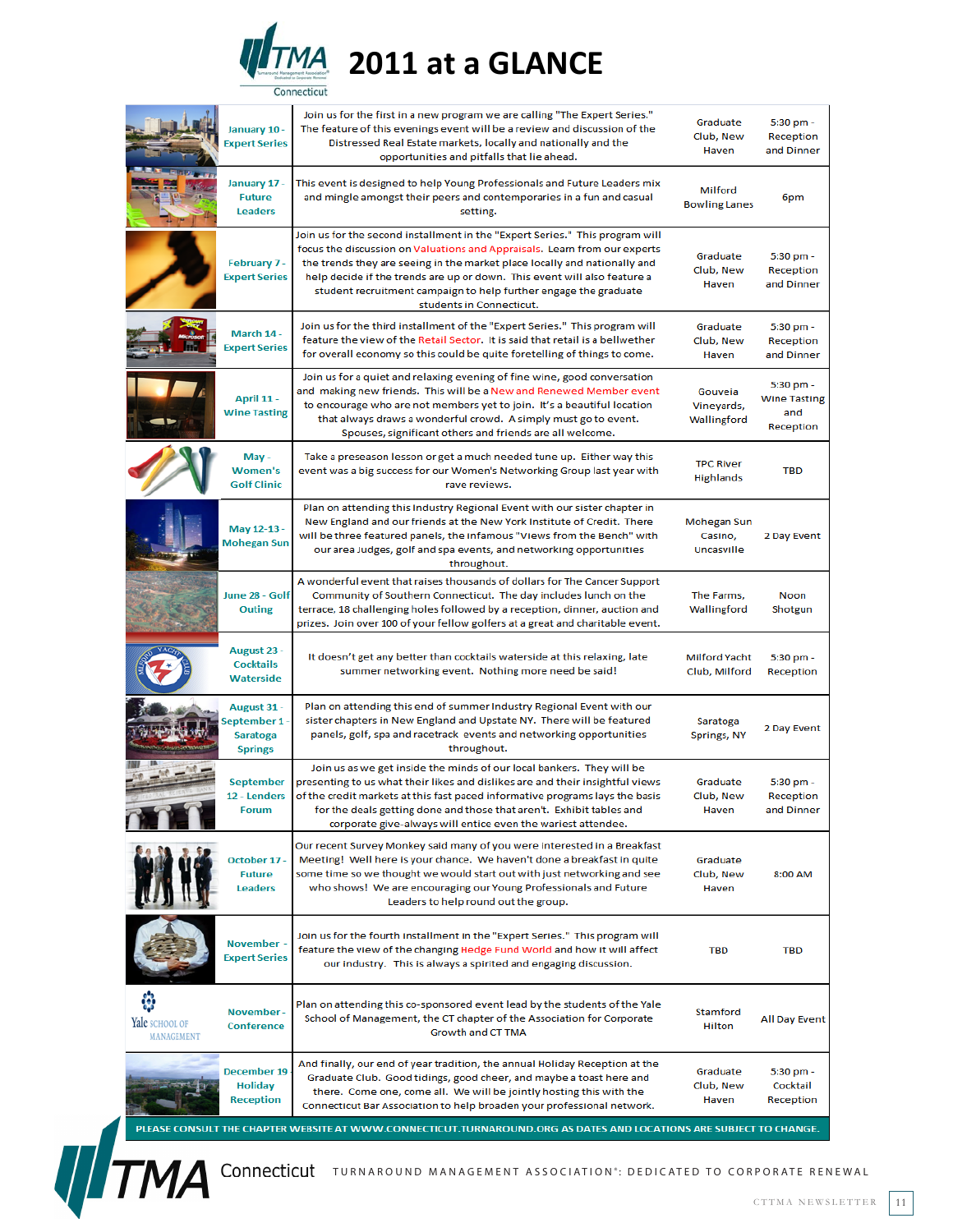# 2011 Sponsors

## *CHARTER OAK SPONSORS:*

Day Pitney LLP McElroy, Deutsch, Mulvaney & Carpenter/PH, LLP Shipman & Goodwin LLP Thomas Industries, Inc. Wells Fargo Capital Finance

## *ROBIN:*

ACG Carl Marks Advisory Group Citibank ColeTaylor Business Capital Helmes Capital Lakeside Advisors Summit Financial Resources TrueNorth Capital Partners LLC Webster Business Credit

## *MOUNTAIN LAUREL:*

Bibby Financial Capital Research Partners Crestmark Bank NHB Advisors, Inc. Pullman & Comley LLC RJ Reuter Business Consulting U.S. Bank Zeisler & Zeisler, P.C.

## *NUTMEG SPONSORS:*

NewAlliance Bank

### *HUSKY:*

BlumShapiro Neubert, Pepe & Monteith, P.C.

# 2011 Officers and Directors

### **EXECUTIVE OFFICERS:**

**President/Director:** Kristin B. Mayhew, McElroy, Deutsch, Mulvaney & Carpenter, LLP

**Chairman/Director:** Joseph L. Palazzi, Elm City Partners, LLC

**VP Programs/Director:** David M. Weinstein, Lakeside Advisors Inc.

**VP Membership/Director:** Philip Kane, US Bank

**Public Relations/Director:** Ann Baldwin, Baldwin Media Marketing, LLC

**Treasurer/Director:** Roy Filkoff, Altman and Company LLC

**Secretary/Director:** Dorene Robotti, Clear Thinking Group, LLC

## **DIRECTORS:**

Patrick M. Birney, Robinson & Cole LLP Joshua W. Cohen, Day Pitney LLP Seth Cooper, MidCap Business Credit Joseph Ettore, Focus Management Group, LLC Richard Fil, Robinson & Cole LLP Michael Hilton, Brookridge Funding Corp. Paul Levine, Paul M. Levine & Associates Andreas Novotny, Interpro Group LLC Thomas Romero, Capital Research Partner & Co. James Schulwolf, Shipman & Goodwin LLP James Verrillo, Zeisler & Zeisler, P.C.



CONNECTICUT TURNAROUND MANAGEMENT ASSOCIATION<sup>®</sup>: DEDICATED TO CORPORATE RENEWAL